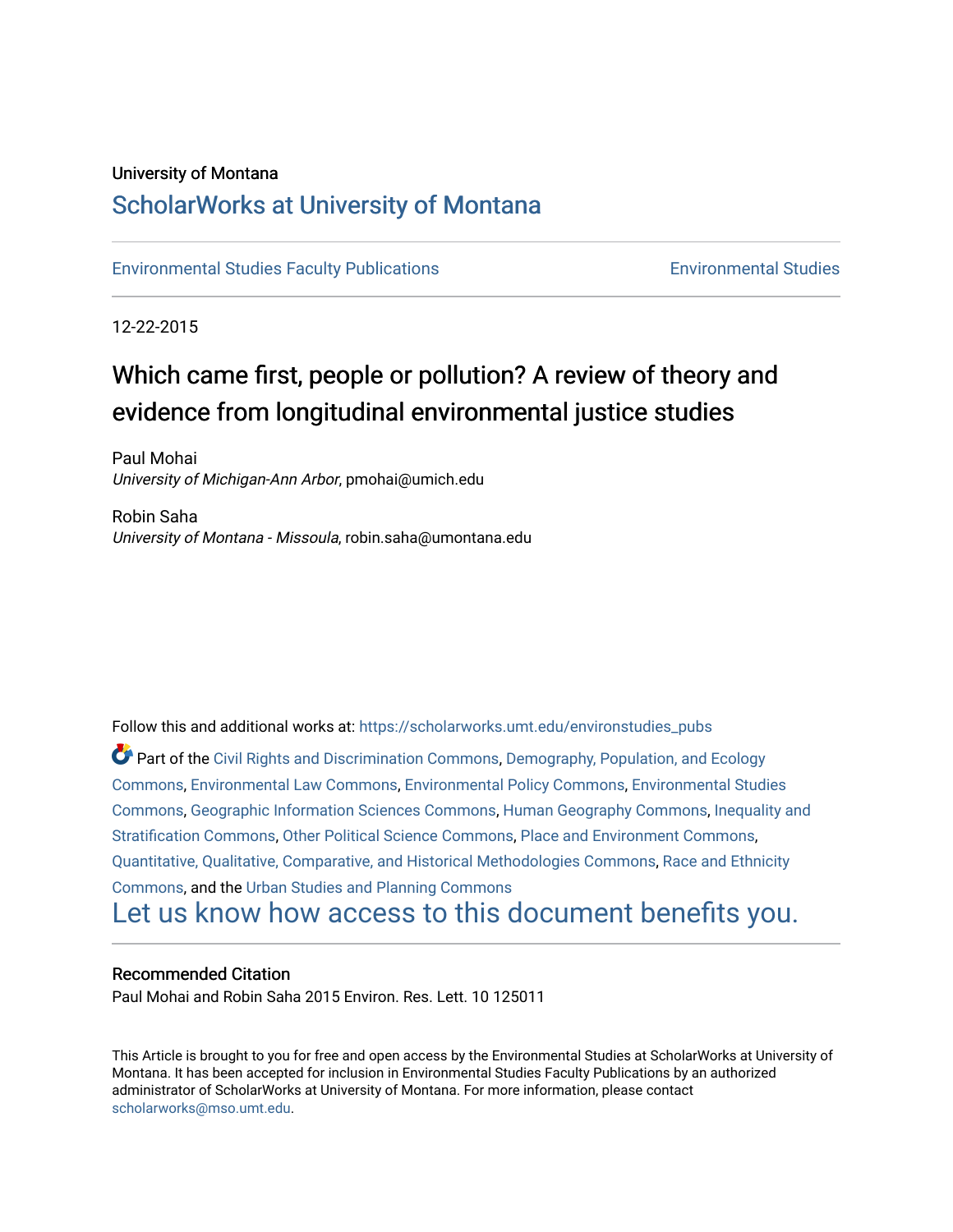[Home](http://iopscience.iop.org/) [Search](http://iopscience.iop.org/search) [Collections](http://iopscience.iop.org/collections) [Journals](http://iopscience.iop.org/journals) [About](http://iopscience.iop.org/page/aboutioppublishing) [Contact us](http://iopscience.iop.org/contact) [My IOPscience](http://iopscience.iop.org/myiopscience)

Which came first, people or pollution? A review of theory and evidence from longitudinal environmental justice studies

This content has been downloaded from IOPscience. Please scroll down to see the full text.

2015 Environ. Res. Lett. 10 125011

(http://iopscience.iop.org/1748-9326/10/12/125011)

View [the table of contents for this issue](http://iopscience.iop.org/1748-9326/10/12), or go to the [journal homepage](http://iopscience.iop.org/1748-9326) for more

Download details:

IP Address: 150.131.73.3 This content was downloaded on 06/03/2017 at 19:16

Please note that [terms and conditions apply.](http://iopscience.iop.org/page/terms)

You may also be interested in:

[Which came first, people or pollution? Assessing the disparate siting and post-siting demographic](http://iopscience.iop.org/article/10.1088/1748-9326/10/11/115008) [change hypotheses of environmental injustice](http://iopscience.iop.org/article/10.1088/1748-9326/10/11/115008) Paul Mohai and Robin Saha

[A perspective on the historical analysis of race and treatment storage and disposal facilities in](http://iopscience.iop.org/article/10.1088/1748-9326/11/3/031001) [the United States](http://iopscience.iop.org/article/10.1088/1748-9326/11/3/031001) Paul B Stretesky and Ruth McKie

[Who benefits from environmental policy? An environmental justice analysis of air quality change in](http://iopscience.iop.org/article/10.1088/1748-9326/10/10/105009) [Britain, 2001–2011](http://iopscience.iop.org/article/10.1088/1748-9326/10/10/105009) Gordon Mitchell, Paul Norman and Karen Mullin

[Australia's first national level quantitative environmental justice assessment of industrial air](http://iopscience.iop.org/article/10.1088/1748-9326/9/4/044010) [pollution](http://iopscience.iop.org/article/10.1088/1748-9326/9/4/044010) Jayajit Chakraborty and Donna Green

[Household-level disparities in cancer risks from vehicular air pollution in Miami](http://iopscience.iop.org/article/10.1088/1748-9326/10/9/095008) Timothy W Collins, Sara E Grineski and Jayajit Chakraborty

[Evolution of the environmental justice movement: activism, formalization and differentiation](http://iopscience.iop.org/article/10.1088/1748-9326/10/10/105002) Alejandro Colsa Perez, Bernadette Grafton, Paul Mohai et al.

[Just fracking: a distributive environmental justice analysis of unconventional gas development in](http://iopscience.iop.org/article/10.1088/1748-9326/11/2/025001) [Pennsylvania, USA](http://iopscience.iop.org/article/10.1088/1748-9326/11/2/025001) Emily Clough and Derek Bell

[Linking 'toxic outliers' to environmental justice communities](http://iopscience.iop.org/article/10.1088/1748-9326/11/1/015004) Mary B Collins, Ian Munoz and Joseph JaJa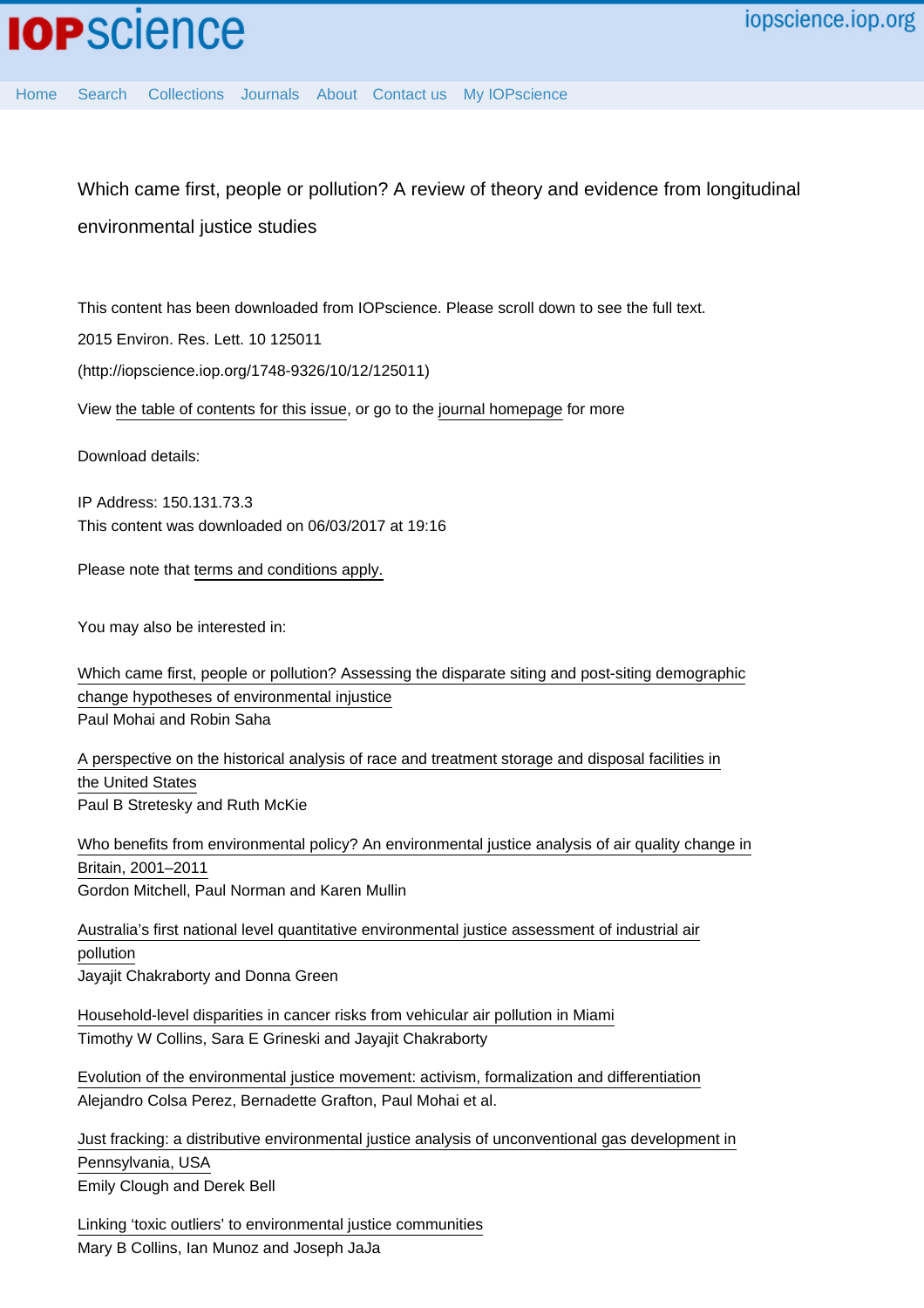# **Environmental Research Letters**

#### PAPER

OPEN ACCESS

CrossMark

RECEIVED 31 July 2015

REVISED

23 November 2015

ACCEPTED FOR PUBLICATION 2 December 2015

PUBLISHED 22 December 2015

Content from this work may be used under the terms of the [Creative](http://creativecommons.org/licenses/by/3.0) [Commons Attribution 3.0](http://creativecommons.org/licenses/by/3.0) [licence.](http://creativecommons.org/licenses/by/3.0)

Any further distribution of this work must maintain attribution to the author(s) and the title of the work, journal citation and DOI.



Which came first, people or pollution? A review of theory and evidence from longitudinal environmental justice studies

Paul Mohai<sup>[1](#page-2-0)[,3](#page-2-1)</sup> and Robin Saha<sup>[2](#page-2-2)</sup>

<span id="page-2-0"></span><sup>1</sup> School of Natural Resources and Environment University of Michigan Ann Arbor, MI 48109 734-763-4598, USA<br><sup>2</sup> Department of Environmental Studies University of Montana Misequla, MT 50912,406,243,6295, USA

<span id="page-2-2"></span><sup>2</sup> Department of Environmental Studies University of Montana Missoula, MT 59812 406-243-6285, USA<br><sup>3</sup> Author to whom any correspondence should be addressed

<span id="page-2-1"></span>Author to whom any correspondence should be addressed.

E-mail: [pmohai@umich.edu](mailto:pmohai@umich.edu) and [robin.saha@mso.umt.edu](mailto:robin.saha@mso.umt.edu)

Keywords: environmental justice, environmental racism, environmental disparities, longitudinal studies, racial disparities, environmental justice theory, environmental justice evidence

#### Abstract

A considerable number of quantitative analyses have been conducted in the past several decades that demonstrate the existence of racial and socioeconomic disparities in the distribution of a wide variety of environmental hazards. The vast majority of these have been cross-sectional, snapshot studies employing data on hazardous facilities and population characteristics at only one point in time. Although some limited hypotheses can be tested with cross-sectional data, fully understanding how present-day disparities come about requires longitudinal analyses that examine the demographic characteristics of sites at the time of facility siting and track demographic changes after siting. Relatively few such studies exist and those that do exist have often led to confusing and contradictory findings. In this paper we review the theoretical arguments, methods, findings, and conclusions drawn from existing longitudinal environmental justice studies. Our goal is to make sense of this literature and to identify the direction future research should take in order to resolve confusion and arrive at a clearer understanding of the processes and contributory factors by which present-day racial and socioeconomic disparities in the distribution of environmental hazards have come about. Such understandings also serve as an important step in identifying appropriate and effective societal responses to ameliorate environmental disparities.

Environmental justice has become firmly established in the academic literature. In the past two decades, hundreds of journal articles and books have been published on this topic across multiple disciplines. Systematic reviews of quantitative studies confirm the existence of racial and socioeconomic disparities in the distribution of a wide variety of pollution and environmental hazards (Mohai and Bryant [1992,](#page-10-0) Lester et al [2001](#page-10-1), Ringquist [2005](#page-10-2)). At the same time, fears about the health consequences and other quality of life impacts along with concerns about the justice implications of disproportionate environmental burdens have spawned a social movement and considerable public policy efforts around this issue (Taylor [2000](#page-10-3), Brulle and Pellow [2006](#page-9-0), Bullard et al [2011](#page-9-1)). The existence of racial and socioeconomic disparities in the distribution of environmental burdens has led to searches for explanations of why and how these disparities have come about. Understanding the causes of such

© 2015 IOP Publishing Ltd

disparities has not only been of interest to academics but also to policy makers who seek solutions to environmental injustices.

A variety of theoretical explanations of the causes of environmental disparities have been offered that take into account economic, sociopolitical, and racialdiscriminatory factors. These are discussed more fully below. An important step toward understanding the causes of environmental disparities is to establish the general processes by which the disparities occur. It is understood that these disparities may have come about in one of two ways: (1) at the time of siting, hazardous waste sites, polluting industrial facilities, and other locally unwanted land uses (LULUs) have been disproportionately placed near where minorities and poor people live; or(2) demographic changes after siting have led to increasing concentration of mino-rities and the poor around these sites (Oakes et al [1996](#page-10-4), Been and Gupta [1997](#page-9-2), Pastor et al [2001,](#page-10-5) Mohai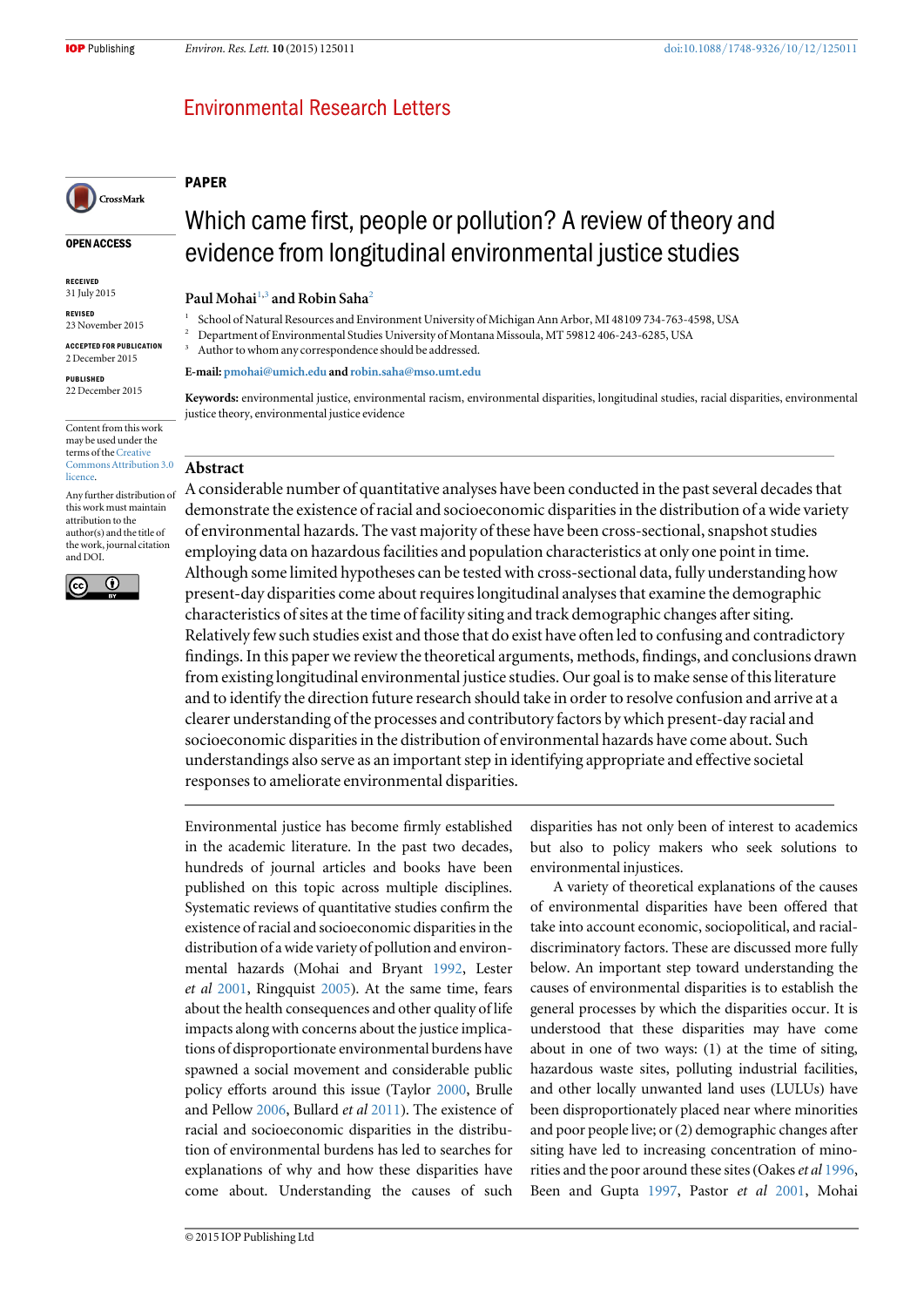et al [2009a,](#page-10-6) Pais et al [2014](#page-10-7)). For ease of discussion, we refer to the first process as 'disparate siting' and the second process as 'post-siting demographic change'. To date, which of these two processes occurs, or whether both occur, has not been firmly established. Most analyses of environmental disparities have been crosssectional, snapshot studies that employ census and environmental data at only one point in time. A necessary step for understanding how the present-day disparities came about is to conduct longitudinal analyses that examine the demographic characteristics at hazardous site locations at the time of siting and then examine demographic changes at these locations after siting. However, relatively few longitudinal studies exist, and those that exist have often led to confusing and contradictory findings.

For example, some studies have found statistically significant evidence for the disparate siting hypothesis (Shaikh and Loomis [1999](#page-10-8), Pastor et al [2001,](#page-10-5) Saha and Mohai [2005](#page-10-9)), while others have not (Oakes et al [1996,](#page-10-4) Been and Gupta [1997](#page-9-2)). Evidence to support the postsiting demographic change hypothesis has been similarly mixed, with some studies finding no statistically significant support (e.g., Oakes et al [1996,](#page-10-4) Been and Gupta [1997,](#page-9-2) Hunter et al [2003](#page-10-10)) and others finding at least some support (Hipp and Lakon [2010](#page-10-11)). One possible reason for the inconsistency in findings may be due to the mix of geographic scopes of these longitudinal studies. In fact, some studies have been national-level (e.g. Been and Gupta [1997](#page-9-2), Oakes et al [1996](#page-10-4), Hunter et al [2003](#page-10-10)), while others have been state-level (Saha and Mohai [2005](#page-10-9)) or metropolitan-level (Shaikh and Loomis [1999,](#page-10-8) Pastor et al [2001](#page-10-5), Hipp and Lakon [2010](#page-10-11)).

However, these studies have also applied different methodological approaches. The earliest quantitative environmental justice studies, both cross-sectional and longitudinal, applied what has been referred to as the 'unit-hazard coincidence' approach, in which the demographic characteristics of geographic units (typically census tracts or zip code areas) 'hosting' hazardous sites are compared with the demographic characteristics of the non-host units (Mohai and Saha [2006,](#page-10-12) [2007](#page-10-13), Chakraborty et al [2011](#page-9-3)). Not taken into account by this approach is the precise location of the hazard within the host unit. Therefore the unithazard coincidence method does not consider whether the hazard inside the host unit is near the center, off-center, or near a boundary. If near a boundary, the hazard may impact not just the host unit alone but nearby units, as well. If there is a disproportionate concentration of poor people and people of color near the hazardous site, then these disproportionate concentrations may also exist in the nearby units. Mohai and Saha ([2006](#page-10-12), [2007](#page-10-13)) found that for the nation's commercial hazardous waste facilities, application of the unit-hazard coincidence method leads to an underestimation of the degree of racial and socioeconomic disparities around such facilities when compared to using methods where the precise locations of the facilities are determined and their distances to nearby census block groups, census tracts, and zip code areas are taken into account. Mohai and Saha termed these methods distance-based methods, examples of which are discussed later in this paper. Given that employing unit-hazard coincidence and distance-based methods leads to contrasting findings in cross-sectional analyses, the contrasting findings in existing longitudinal studies may also be the result of employing these differing methods.

Given the mix of theoretical explanations, methods, findings, and conclusions drawn from existing longitudinal environmental justice studies, our goal in this paper is to review this body of literature in order to make sense of it and to identify future directions for research. Specifically, in the following we review the theoretical explanations of disparate siting and postsiting demographic change, examine and discuss methods for testing these explanations, review the evidence, and draw conclusions about what directions future research needs to take in order to get us closer to understanding the processes by which racial and socioeconomic disparities in the distribution of environmental hazards come about. We begin with a discussion of theoretical explanations.

## Explanations of disparate siting and postsiting demographic change

If present day racial and socioeconomic disparities in the distribution of environmental hazards are the result of disparate siting or the result of post-siting demographic changes (or both), what drives these processes? Three categories of explanations have been proposed: economic, sociopolitical, and racial discrimination (Saha and Mohai [2005,](#page-10-9) Mohai et al [2009a](#page-10-6)). These explanations apply to both disparate siting and post-siting demographic change. Although the various explanations can be conceptualized as distinct and are presented as such below, in actuality the categories may be inter-related (Mohai et al [2009a](#page-10-6)). Considering the separate categories of explanations is nevertheless useful for parsing out and investigating the complex social processes believed to be involved with facility siting and post-siting demographic change.

Economic (i.e., market dynamics) explanations have been perhaps the most frequently cited to account for disparate siting (see, e.g., Mohai and Bryant [1992,](#page-10-0) Anderton et al [1994,](#page-9-4) Been and Gupta [1997](#page-9-2), Downey [1998](#page-9-5)). They involve the argument that a pattern of placing hazardous waste and polluting industrial facilities disproportionately in poor people and people of color communities results from industries' desire to lower the costs of doing business. Because new hazardous waste and polluting industrial facilities require land, whose purchase may incur a significant expense, industries will seek to locate new facilities where land prices are low and where transportation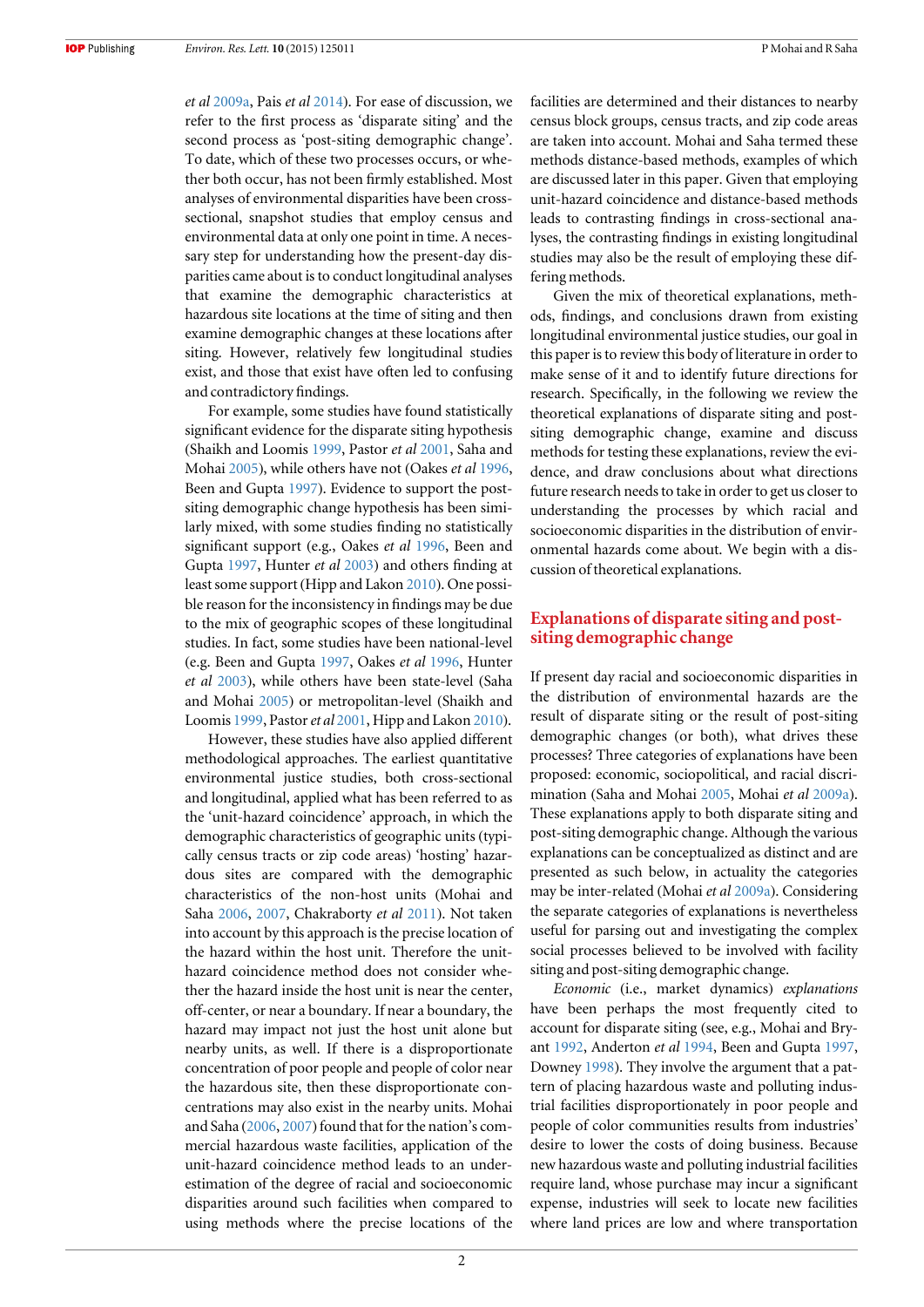infrastructure and adequate labor pools are nearby. These areas tend to be where poor people and people of color also live.

Sociopolitical explanations of disparate siting involve the argument that industries seek the 'path of least resistance' (Bullard and Wright [1987,](#page-9-6) Pastor et al [2001,](#page-10-5) Saha and Mohai [2005](#page-10-9)). Industries are aware that the siting of noxious facilities may result in local opposition by residents. Such opposition may generate bad publicity for the company or delay the start of projects. Thus industries seek to place new facilities in communities where opposition will be minimal or ineffective. These will be where residents are perceived to have few resources and little political clout. Such residents tend to be disproportionately poor and people of color. Furthermore, the long latency period between when toxic exposures and the most serious health effects such as cancer occur may result in an acquiescence to what Nixon ([2011](#page-10-14)) refers to as 'slow violence'.

Regarding racial discrimination explanations, there is debate whether racial animus is involved in siting noxious facilities in people of color communities. Even if such animus does not exist, the demographic characteristics of a community may be used to profile and target communities as the 'paths of least resistance' for new facilities (Bullard and Wright [1987,](#page-9-6) Cole and Foster [2001](#page-9-7)). People of color communities may also be disproportionately targeted because of what has been termed 'side-effect' discrimination (Feagin and Feagin [1986](#page-10-15), Mohai et al [2009a](#page-10-6)), i.e., discrimination in one area of institutional actions leading to discriminatory outcomes in another, even if there is no intent to discriminate in the latter. For example, racialized zoning and property laws and various related practices, such as racially restrictive covenants, in the early to middle1900s involved the intent to segregate the races and place industrial facilities in people of color communities (Rabin [1989](#page-10-16), Pulido et al [1996,](#page-10-17) Cole and Foster [2001,](#page-9-7) Taylor [2014](#page-10-18)). The practices of credit rationing, also known as redlining, whereby financial institutions denied minorities housing loans in predominantly white areas, and steering, whereby realtors directed minorities exclusively into predominantly non-white neighborhoods, helped create segregated housing and land use patterns that served to put people of color in close proximity to industrial zones targeted for new sitings (Bullard et al [1994](#page-9-8)). Present-day decisions to place new industrial facilities in areas zoned industrial, on the other hand, may not involve a deliberate intent to discriminate. However, because of past discriminatory zoning decisions, new facilities will nevertheless tend to be sited disproportionately where people of color live. Furthermore, such communities over time may come to be seen as 'sacrifice zones', encouraging further siting of noxious facilities(Lerner [2010](#page-10-19)).

Economic explanations of post-siting demographic change involve the argument that the siting of noxious facilities triggers the move-out of affluent residents and the move-in of the poor (Mohai and Bryant [1992](#page-10-0), Oakes et al [1996](#page-10-4), Been and Gupta [1997,](#page-9-2) Pastor et al [2001](#page-10-5), Pais et al [2014](#page-10-7)). Noise, blight, odors, concerns about health impacts, declining property values, social stigma, and other negative quality of life impacts will motivate residents to leave, but it is affluent residents who are more able to purchase more expensive properties in neighborhoods with relatively high environmental quality. Poor people and people of color (because they are disproportionately poor) will be left behind. Furthermore, because the noxious facility will depress property values, housing in the neighborhood may become more affordable thus attracting more poor people and people of color to move-in. Over time, the poor and people of color may become more concentrated in the neighborhood while whites become less so.

A sociopolitical explanation of disproportionate post-siting demographic change argues that post-siting demographic changes induced by the above negative quality of life impacts may be accelerated further in those communities with ethnic heterogeneity, low social capital and resources (Pastor et al [2001](#page-10-5), Sobotta et al [2007](#page-10-20)). Communities with few civic organizations, neighborhood associations, and leaders may have limited ability to effectively participate in various forms of civic engagement such as advocating for environmental compliance and enforcement of facility operations (Zahran et al [2008,](#page-10-21) Schelly and Stretesky [2009](#page-10-22)). Caught in a vicious cycle, the community may become vulnerable to increasing pollution, more unwanted facilities, degrading infrastructure, loss of small businesses and local services, and further demographic change as quality of life, property values, and social capital decline ever further(Elliott and Frickel [2013](#page-10-23)).

Racial discrimination explanations of post-siting demographic change involve the argument that economic and sociopolitical factors alone do not account for widening disparities in the concentration of people of color and whites after noxious facilities have been sited. Housing discrimination and segregation also play a role (Mohai and Bryant [1992](#page-10-0), Pastor et al [2001](#page-10-5), Pais et al [2014](#page-10-7)). Even when people of color have the financial means to buy into environmentally more desirable neighborhoods, discrimination in the housing market may limit their options as to where they can move and thus keep people of color concentrated in polluted neighborhoods, while whites are more able to leave (Morello-Frosch and Jesdale [2006](#page-10-24), Taylor [2014](#page-10-18)).

Although we have presented distinct categories of explanations, the institutional and systemic nature of racism and its deeply-embedded nature in various sectors of society, such as housing and labor markets, education, transportation, food systems, health care, land use planning, environmental regulation and enforcement, can make separating out race as distinct factor a strictly theoretical exercise (Bonilla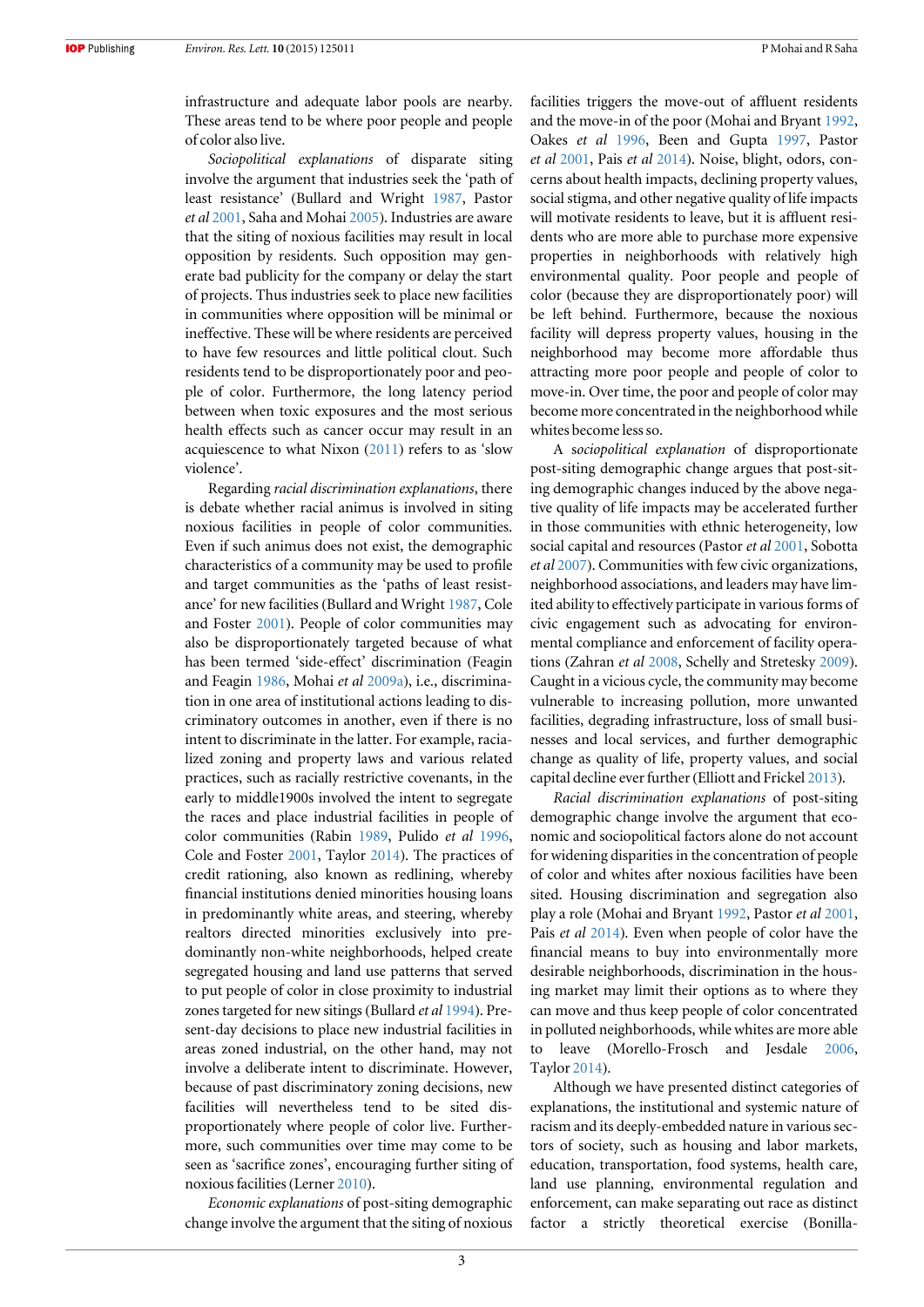Silva [1997,](#page-9-9) Feagin [2006](#page-10-25)). Thus, racial explanations for both disparate siting and post-siting demographic change can intersect with economic and sociopolitical explanations and even be viewed as imbued within them (Mohai et al [2009a](#page-10-6)).

#### Evidence of disparate siting and post-siting demographic change

There only two previous national-level studies of which we are aware that have tested both the disparate siting and post-siting demographic change hypotheses. Both examined hazardous waste treatment, storage and disposal facility (TSDF) locations (Oakes et al [1996](#page-10-4), Been and Gupta [1997,](#page-9-2) also see Mohai and Saha [2015](#page-10-26) in this issue, not reviewed here). Both employed the unit-hazard coincidence approach. Neither study found compelling evidence to support either hypothesis.

For example, Oakes et al ([1996](#page-10-4) p 137) found that 'panel comparisons of TSDF tracts to other communities with similarly higher levels of industrial employment across all available census data for the last three decades [1970, 1980, and 1990] do not support the claim that TSDFs, in particular, are systematically sited in minority or poor communities'. They also found no evidence to support the argument that TSDFs result in post-siting demographic changes that lead to presentday racial and socioeconomic disparities in the distribution of hazardous waste TSDFs. Indeed, Oakes et al found no statistically significant differences between African American percentages in host and non-host tracts in a cross-sectional analysis of facility location using the most recent census at the time (i.e. 1990). Furthermore, no statistically significant differences were found in the Hispanic percentages between samples of host and non-host tracts examined. However, statistically significant disparities were found for some of the socioeconomic variables.

With some exceptions, Been and Gupta's ([1997](#page-9-2)) findings are largely similar to those of Oakes et al. Like Oakes et al, Been and Gupta found no evidence of disparate siting of hazardous waste TSDFs in tracts that were disproportionately African American in 1970, 1980, or 1990, causing them to conclude that their study (p 33):

'... provides no significant evidence ... that the percentage of African Americans in a tract at the beginning of a decade affected the probability that the tract would be selected to host a facility sometime in that decade. Thus, the evidence provides little support for the claim that siting processes follow a PIBBY— Put In Blacks' Backyards—strategy, at least as to sitings in the last twenty-five years'.

Although they did find some evidence that TSDFs tended to be placed in census tracts that were disproportionately Hispanic in 1970, Been and Gupta did not find any evidence of disparate siting of TSDFs in tracts with disproportionate numbers of Hispanics in 1980 or 1990. Been and Gupta also did not find any evidence that TSDFs were sited in tracts that were disproportionately poor. In fact, they found that poverty rates were a negative predictor of which tracts were likely to be selected as hosts for a TSDF. Furthermore, Been and Gupta found little evidence of post-siting demographic changes by either racial or socioeconomic characteristics. They concluded (p 29) that: 'In sum, the study does not support the argument that market dynamics following the siting of a TSDF change the racial, ethnic, or socioeconomic characteristics of host neighborhoods'.

The only other longitudinal environmental inequality analyses of which we are aware that have tested both the disparate siting and post-siting demographic change hypotheses are those by Shaikh and Loomis ([1999](#page-10-8)) and by Pastor et al ([2001](#page-10-5)). Both are subnational in scope.

Like the earlier national-level studies, Shaikh and Loomis used the unit-hazard coincidence method, in this case to match the locations of polluting industrial facilities to zip code areas in the Denver area. How-ever, unlike the Oakes et al ([1996](#page-10-4)) and Been and Gupta ([1997](#page-9-2)) studies, Shaikh and Loomis found statistically significant evidence to support the disparate siting hypothesis. However, racial disparities between host and non-host zip codes were not as great as socioeconomic disparities, and controlling for socioeconomic characteristics generally eliminated the statistical significance of race as a predictor of which zip codes were to receive new facilities and which ones not. At the same time, Shaikh and Loomis found little evidence to support the post-siting demographic change hypothesis.

In contrast to the earlier studies which employed the unit-hazard coincidence approach, Pastor et al ([2001](#page-10-5)) used distance-based methods to analyze demographic characteristics within 0.25 mile and 1.0 miles of locations destined for hazardous waste TSDFs in the Los Angeles area. Like Shaikh and Loomis, they found statistically significant evidence to support the disparate siting hypothesis. However, in contrast to Shaikh and Loomis, they found the racial composition of the locations to be a stronger predictor than socioeconomic characteristics of which locations were to receive a TSDF and which not. They also found that areas where minority percentages were increasing before siting tended to attract new TSDFs. Indeed, they found that even areas where the absolute percentage of minorities was not changing, but one group was replacing another (a process they refer to as 'ethnic churning'), tended to attract new TSDFs, as did areas with low homeownership. However, Pastor et al did not find evidence that minorities and the poor tend to move to where TSDFs were located after siting. They concluded from these results that minorities and the poor tend to attract hazardous waste TSDFS, rather than TSDFs attract minorities and the poor. In other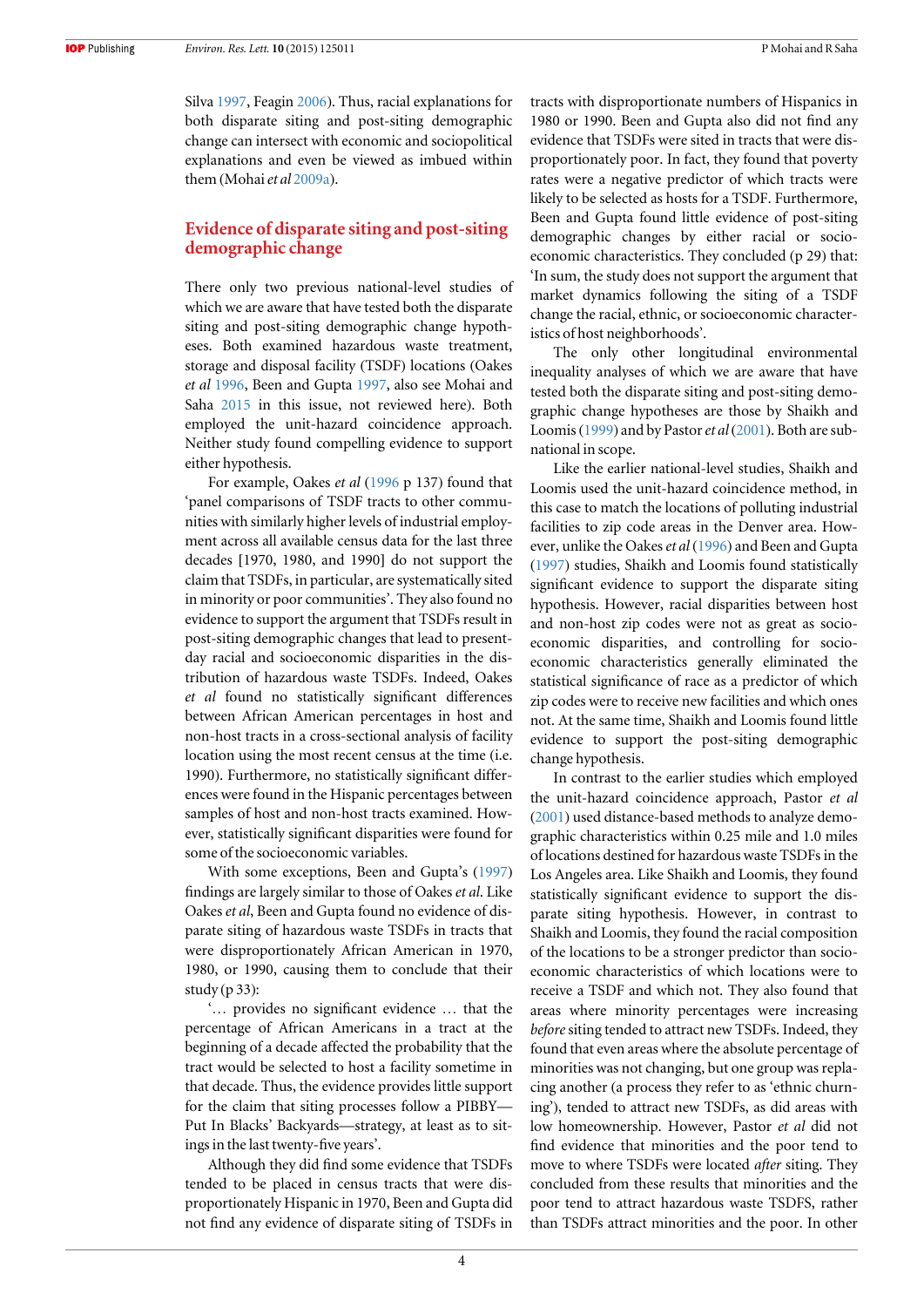words, the disparate siting hypothesis was supported by the evidence, but the post-siting demographic change hypothesis was not.

We are not aware of other longitudinal studies that have tested both the disparate siting and post-siting demographic hypotheses. However, several other longitudinal studies exist and we review them below for the insights they provide pertaining to these two hypotheses.

Saha and Mohai ([2005](#page-10-9)), for example, examined patterns of disparate siting of TSDFs in Michigan but did not examine post-siting demographic changes. They examined patterns of TSDF siting over a much longer time period than previous studies, going back as far as the 1950s. Like Pastor et al ([2001](#page-10-5)), Saha and Mohai employed distance-based methods in comparing host and non-host areas within and beyond 1.0 mile of hazardous waste TSDFs. They found a historical pattern in that racial and socioeconomic disparities in TSDF siting did not emerge until the 1970s, became intensified in the 1980s, and persisted in the 1990s. They note that the 1970s and 1980s were periods of heightened environmental awareness and concerns fueled by environmental crises such as the Love Canal crisis and rising white NIMBYism. Minority and low-income communities became increasingly targeted for hazardous waste facilities and other LULUs over this period because industry came to recognize that such communities lack the political resources and clout of more affluent white communities.

Although we are not aware of other quantitative longitudinal studies that have examined the disparate siting hypothesis, there are three additional studies that have relevance in understanding the post-siting demographic change hypothesis. These include the studies by Hunter et al ([2003](#page-10-10)), Hipp and Lakon ([2010](#page-10-11)), and Pais *et al* ([2014](#page-10-7)). As with the studies examining the disparate siting hypothesis, these studies have produced mixed findings, although findings supporting the post-siting demographic change hypothesis have generally tended to be weaker.

Hunter et al ([2003](#page-10-10)) examined the post-siting demographic change hypothesis, but not the disparate siting hypothesis. Their study was national in scope and employed the unit-hazard coincidence method. They examined whether the number of commercial hazardous waste facilities, Superfund sites, and total air emissions from large industrial emitters at the county level predicted the outmigration of whites, blacks, Asians, and Hispanics from the county. They found no significant relationship between the quantities of these environmental hazards and outmigration. They concluded (p 37) that: '...the results presented here do not provide evidence of selective migration patterns as a factor in the social distribution of environmentally hazardous facilities'.

Hipp and Lakon ([2010](#page-10-11)) also examined only the post-siting demographic change hypothesis. Their study focused on six counties in Southern California and employed distance-based methods. They examined the demographics of residential populations within 1.0 mile of polluting industrial facilities. They weighted these facilities by the quantity and toxicity of their air emissions. For the period between 1990 and 2000, they found that disparities in toxic air emissions exposures were highest for Hispanics, followed by Asians, and then by African Americans. They found that Hispanic disparities in exposures remained consistently high over the 10 year period with no appreciable increases or declines. For African-Americans, disparities increased somewhat, while for Asians disparities declined over this period. Socioeconomic disparities also declined over the 10 year period, but persisted. Overall, then, Hipp and Lakon did not find appreciable widening of racial and socioeconomic disparities in exposure to air pollution. Most disparities declined though persisted over the 10 year period.

Pais et al's ([2014](#page-10-7)) study uses a unique approach and provides indirect evidence for the post-siting demographic change hypothesis. Rather than looking at changes in the demographics around hazardous sites over time using census data, they examined the moves over time of individual black and white respondents participating in the Panel Study of Income Dynamics (PSID). They estimated average industrial air pollution burdens for all the census tracts in which PSID respondents lived between 1991 and 2007. They found that white households who frequently moved in this time period tended to move to tracts with successively less pollution while black households who frequently moved tended to move to tracts with successively more pollution. Racial disparities in these patterns persisted even when controlling for socioeconomic differences between groups. Although Pais et al did not examine the demographics of the tracts affected by high levels of pollutions directly, their findings nevertheless suggest that the tendency of white households that move to move to less polluted neighborhoods and the tendency of black households that move to move to more polluted neighborhoods will increase racial disparities in environmental exposures over time.

#### Qualitative and mixed methods studies

Qualitative and mixed methods studies, including detailed historical analyses and ethnographic studies of cases of urban decline and development, also offer evidence pertaining to disparate siting and post-siting demographic change. These case studies tend to focus on a single or small number of facilities in one or a few places, but often include statistics and other evidence of demographic conditions at the time of siting, and some include evidence related to neighborhood change processes over time. Thus, these studies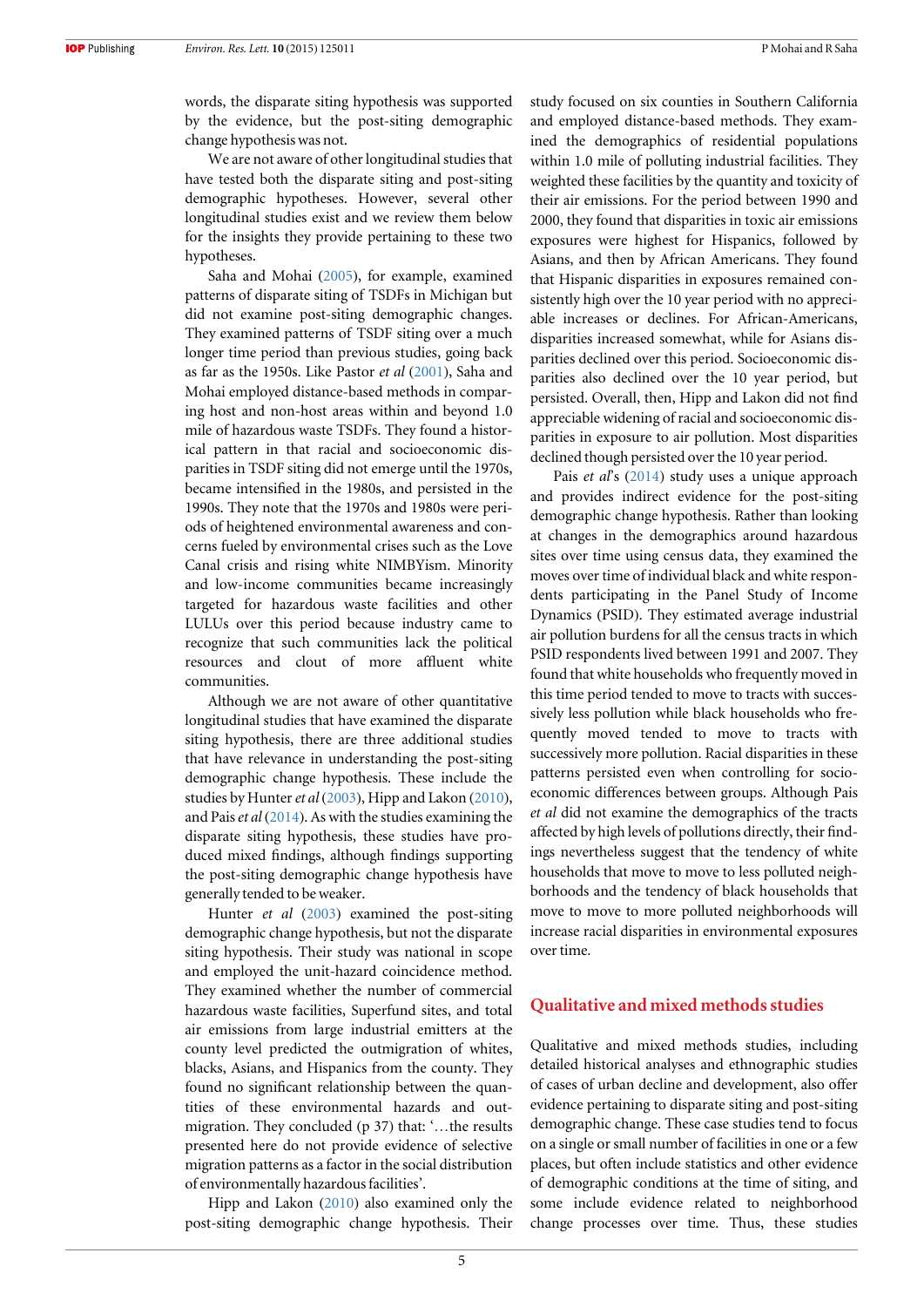provide detailed though somewhat anecdotal support for various explanations described above.

Many of these studies consider the siting process and report minority populations being present at the time of siting, in some cases for many decades beforehand. For example, studies of a vast industrial area in Louisiana describe the siting of a major concentration of petrochemical factories during the 1960s, 1970s and 1980s in various rural African American enclaves inhabited by descendants of freed slaves (Roberts and Toffolon-Weiss [2001](#page-10-27), Lerner [2005](#page-10-28)). Other studies document the prior existence of minority and lowincome communities in describing the creation of industrial zones in cities and the role of land use planning in creating such patterns. For example, Pellow ([2002](#page-10-29)) describes how the northern migration of African Americans after Reconstruction concentrated them in South Chicago, which later became industrialized following WWII. He also describes how NIMBY reactions in other parts of Chicago resulted in the placement of various wastes in the South Side (also see, e.g., Hersh [1995,](#page-10-30) Pulido et al [1996,](#page-10-17) Szasz and Mueser [2000](#page-10-31), Montrie [2005](#page-10-32), for similar accounts of Los Angeles, California, Pittsburgh, Pennsylvania, Memphis, Tennessee, and San Jose, California, respectively).

Nearly all of these studies found support for various nuanced racial discrimination explanations of disparate siting; for example, the racially motivated establishment of industrial zones in and next to minority communities and the effect of housing segregation in concentrating minorities in areas where they could be targeted for siting of noxious facilities (see e.g., Pulido [2000](#page-10-33)). This latter explanation highlights racial discrimination that occurred prior to siting to explain patterns of disparate siting. A few studies report overt discrimination in siting in recent decades, for example the case of Dickson, Tennessee, and racial explanations have also been offered in infamous cases of siting of hazardous waste landfills in Sumter County, Alabama, and Warren County, North Carolina (Bullard and Wright [2012](#page-9-10)).

The case studies also support economic and sociopolitical explanations. Various studies point to perceived economic benefits of industrial development in communities with limited development options (see, e.g., Lerner [2010](#page-10-19) and the cases of Tallevast, Florida, and Addyston, Ohio; and Pellow [2002](#page-10-29) and the case of Rollins, Illinois). Such communities may welcome industry and thereby limit their own ability to successfully oppose future new siting proposals. Indeed, many studies of citizen action describe the challenges faced by communities with limited political clout and provide strong support for sociopolitical explanations (Szasz [1994,](#page-10-34) Camancho [1998](#page-9-11), Crawford [1996,](#page-9-12) Cole and Foster [2001,](#page-9-7) Roberts and Toffolon-Weiss [2001,](#page-10-27) Allen [2003](#page-9-13)).

Very few case studies either examine or provide support for post-siting demographic change, in part, because the study designs rarely include gathering and analyzing longitudinal data needed to make such assessments. One study of the spatio-temporal distribution of air pollution in heavily-industrialized Gary, Indiana, found that '[w]heras in 1950 all classes and races shared the burdens of particulate pollution fairly equally, by 1980, blacks and low income residents suffered disproportionately' (Hurley [1988](#page-10-35) p 6). Affluent whites moving away from pollution sources resulted in a strengthening association between pollution levels and race and socioeconomic variables over time. Overall the case literature is too scant to offer much evidence regarding the existence of post-siting demographic change.

## Distance-based versus unit-hazard coincidence methods

As the literature review above indicates, evidence to support the disparate siting and post-siting demographic change hypotheses has been mixed. Only four prior studies of which we are aware have tested both, and only two of these have been national in scope. These two national-level studies employed the unithazard coincidence method and found very weak evidence to support either the disparate siting or postsiting demographic change hypotheses. Mohai and Saha ([2006,](#page-10-12) [2007](#page-10-13)) provided a detailed examination of the unit-hazard coincidence method and demonstrated why this approach tends to underestimate racial and socioeconomic disparities around hazardous sites compared to distance-based methods. The underestimation of such disparities may explain the weak evidence for disparate siting and post-siting demographic change hypotheses obtained by Oakes et al ([1996](#page-10-4)) and Been and Gupta ([1997](#page-9-2)). Mohai and Saha and others (see, e.g., Chakraborty et al [2011](#page-9-3)) who have conducted critical examinations of environmental justice methodologies have called for replacing the unit-hazard coincidence method in proximity-based environmental disparity studies with distance-based methods. These methods take into account the precise geographic location of the hazard within the host unit and the distance of the hazard to nearby non-host units. A growing number of environmental disparities studies have begun using distance-based methods. Although a number of variations of distance-based methods exist, two that have received wide attention are the 50% areal containment (Anderton et al [1994](#page-9-4), Davidson and Anderton [2000,](#page-9-14) Mohai and Saha [2006](#page-10-12)) and areal apportionment methods (Glickman [1994](#page-10-36), Chakraborty and Armstrong [1997,](#page-9-15) Hamilton and Viscusi [1999](#page-10-37)).

In applying the 50% areal containment method, the boundary of the host neighborhood of an environmental hazard is determined by combining all the geographic units where at least 50% of the area of the unit is captured by a radius of fixed distance from the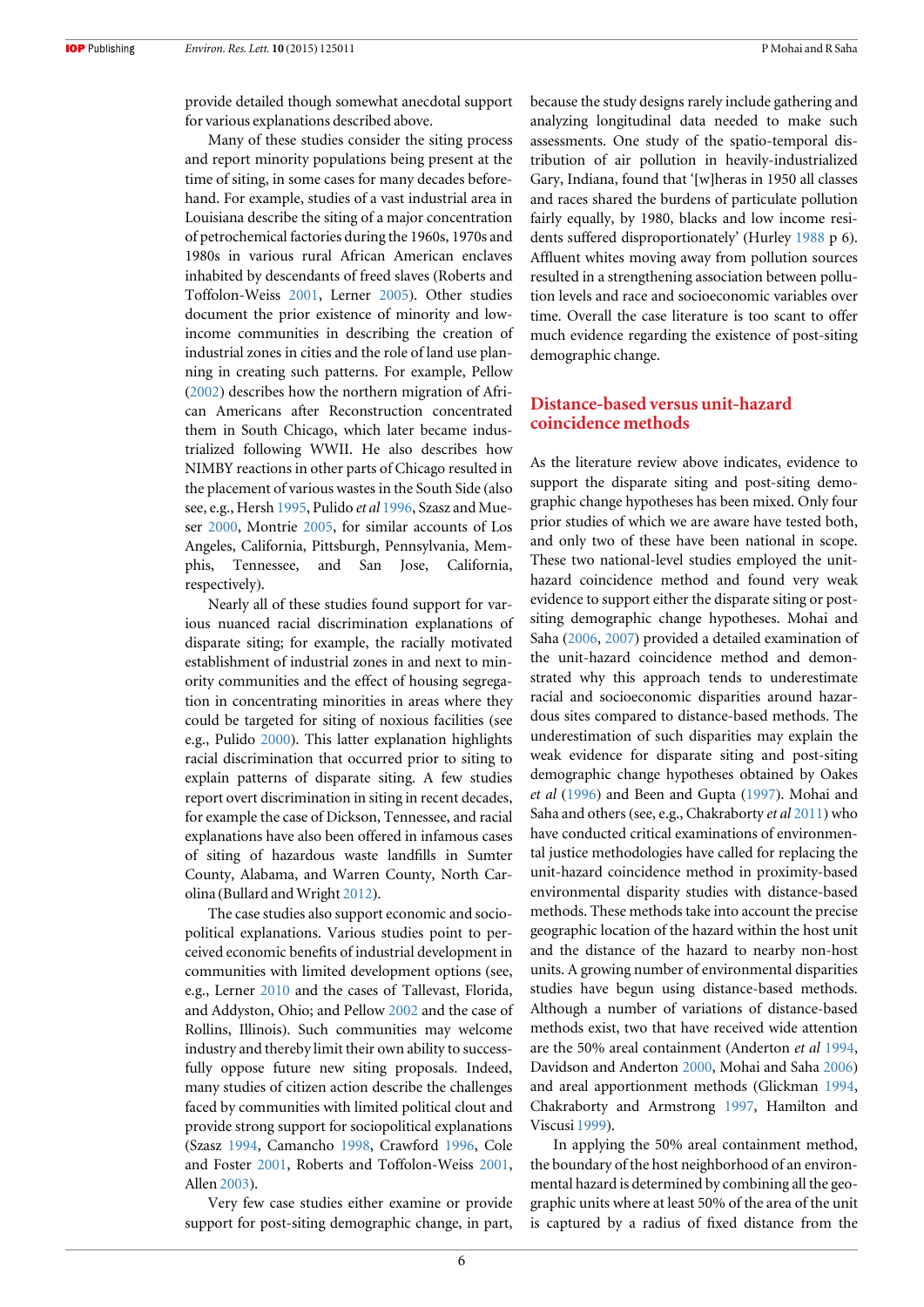hazard. The populations within the captured units are then combined and their demographics contrasted with those of the units not captured. In applying the areal apportionment method, the boundary of the host neighborhood is a perfect circle within a fixed distance from the hazard. The population within this circle is determined by combining the populations of all the units intersected by the circle. Each unit's contribution is weighted by the proportion of its area captured by the circle. For example, if 75% of the unit's area is captured, then 75% of its population is allocated, etc. The demographics of the combined weighted populations of the units within the circle are then contrasted with the demographics of the population beyond the circle. Mohai and Saha ([2007](#page-10-13)) found that the areal apportionment method produces especially reliable estimates of the demographic characteristics near hazardous waste TSDFs, the estimates tending to be consistent whether census block groups, census tracts, or zip codes are used as the building block units for the circular areas around the TSDFs.

Given Mohai and Saha's ([2006,](#page-10-12) [2007](#page-10-13)) findings, we believe more longitudinal studies employing distancebased methods at varying geographic scopes need to be conducted to see if application of such methods - and similar methods that better account for the precise location of environmental hazards and their proximity to nearby populations—will resolve the conflicting and inconclusive findings of earlier longitudinal environmental justice studies.

#### **Conclusions**

A considerable number of quantitative analyses have been conducted in the past several decades that demonstrate the existence of racial and socioeconomic disparities in the distribution of environmental hazards of a wide variety. The vast majority of these have been cross-sectional, snapshot studies employing data on the hazardous facilities and population characteristics at only one point in time. To fully understand how present-day disparities come about, longitudinal analyses are required that examine the demographic characteristics of sites at the time of facility siting and track demographic changes after siting. Such analyses can then be used to determine whether present-day disparities result from: (a) a pattern of disproportionately siting LULUs in poor and people of color communities at the time of siting; (b) demographic changes that lead to a disproportionate concentration of poor and people of color around such sites after siting; or (c) both processes. Identifying which processes occur is an important step in understanding the causes of present-day racial and socioeconomic disparities in the distribution of environmental hazards. There are several categories of theoretical explanations of the factors thought to drive these two processes, including economic,

sociopolitical, and racial discrimination. If the processes by which present-day disparities come about can be identified, then better means of testing hypotheses also could be devised to determine what factors drive these processes.

Unfortunately, few longitudinal environmental justice studies currently exist, and those that exist have led to confusing and even contradictory findings. Given Mohai and Saha's ([2006](#page-10-12), [2007](#page-10-13)) finding that the unit-hazard coincidence method leads to an underestimation of the degree of racial and socioeconomic disparities around hazardous sites, we believe that application of this method in longitudinal environmental justice studies is the principal reason for the inconclusive and conflicting findings about the disparate siting and post-siting demographic change processes. Given the paucity of longitudinal environmental justice studies to date, more longitudinal environmental justice studies are needed to determine whether the application of distance-based methods would lead to clearer and more definitive findings about the two processes thought to account for present-day racial and socioeconomic disparities around hazardous waste TSDFs. We believe there is an especially strong need for a national-level longitudinal environmental justice study that employs distancebased methods in order to determine (a) whether the results of such a study would contrast with the results of the national-level longitudinal studies employing the unit-hazard-coincidence method, and (b) whether these results would be more similar to those of the sub-national studies employing distance-based methods. Indeed, the findings from such a national-level study would not only help to clarify the patterns by which present-day environmental disparities come about, but they would also help to determine whether the contrasting findings of earlier studies have been the result of differing geographic scales or the differing methodologies. The results of one such national-level study are presented in our companion article in this issue (Mohai and Saha [2015](#page-10-26)).

Not only are more studies needed that apply better methods to account for the demographic characteristics around hazardous sites, future studies also need to assess disparate siting and post-siting demographic change hypotheses for a much wider range of sources of pollution and other forms of environmental risk, including power plants, industrial facilities, highways, railroad lines, power lines, brownfield sites and others. Furthermore, these sources of risk do not exist in isolation. Often times they are concentrated in specific neighborhoods and communities that some have termed 'sacrifice zones' (Lerner [2010](#page-10-19)). Longitudinal analyses that take into account the history of zoning and land use decisions thus also need to be incorporated into future studies to help explain the creation of such zones that then become magnets for further noxious facility siting (Saha and Mohai [2005](#page-10-9), Taylor [2014](#page-10-18)).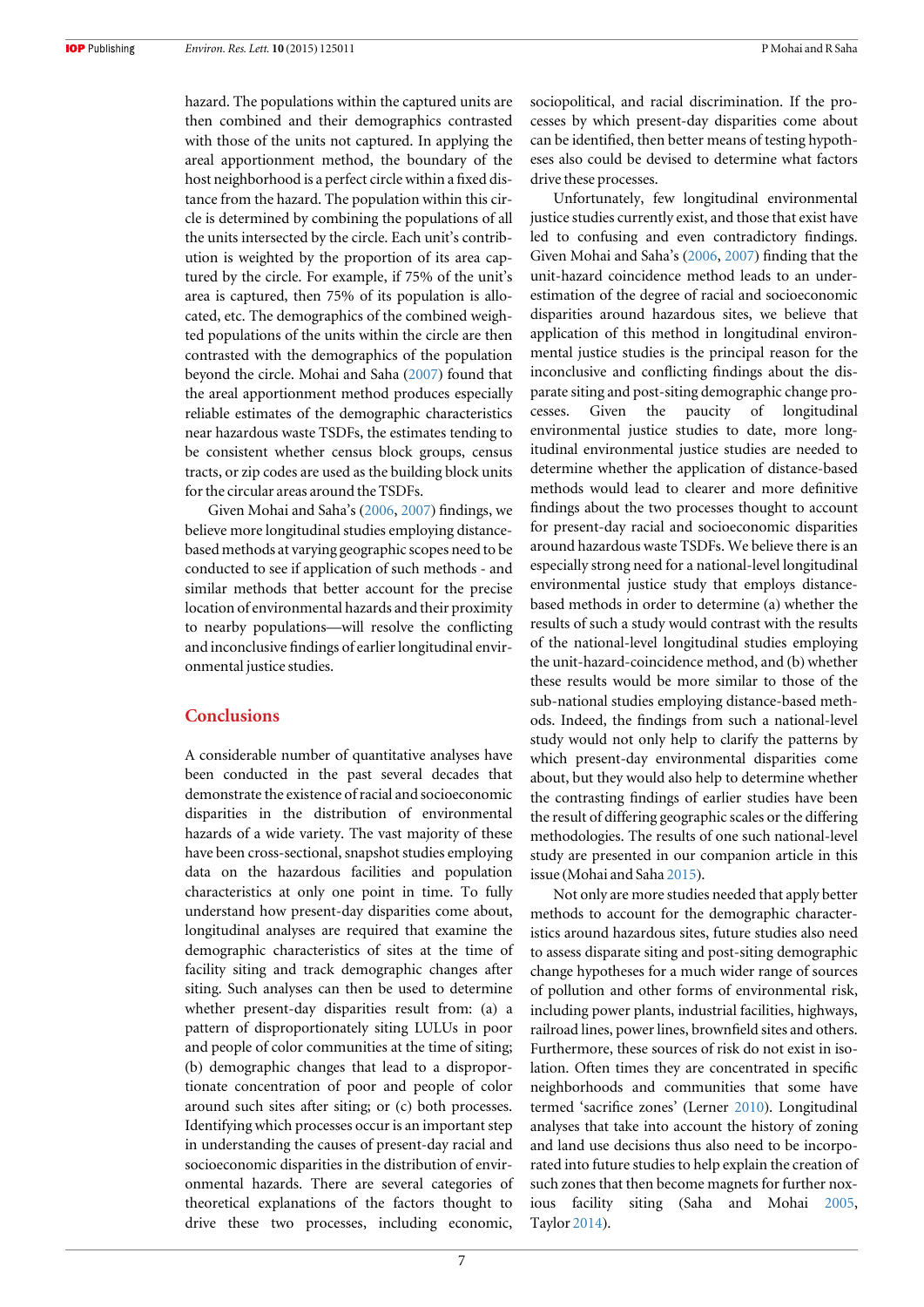Because of limitations on the availability of pollution data at fine geographic scales, future longitudinal studies could also make greater use of land use regression (LUR) models to characterize fine-scale air pollution exposures in a comprehensive manner over space and time (e.g., Novotny et al [2011](#page-10-38), Clark et al [2014](#page-9-16)). Data inputs in such models include geographic characteristics such as population density, land use/land cover (based on satellite data), distance to roads, and pollution data available from the US Environmental Protection Agency's air pollution monitoring system and other sources. LUR models could be used to construct longitudinal data sets based on the satellite record initiated in 1973. Advantages of this approach include the ability to derive estimates of total outdoor air pollution exposure burdens and the potential to support comparative analyses across urban contexts internationally.

Finally, we also see potential in making greater use of individual/household-level survey data, such as have been done recently by Mohai et al ([2009b](#page-10-39)), Crowder and Downey ([2010](#page-9-17)), and Pais et al ([2014](#page-10-7)). Surveys have several advantages over census data. Respondents can be represented as geographic points, leaving little ambiguity in determining whether they are located within specified distances of hazardous sites. Survey data also provide opportunities to obtain more extensive and detailed information about the life circumstances of people living near hazardous sites than are available from the census. With longitudinal surveys there is also the ability to track the moves of individuals representing various subpopulations to see whether environmental exposures increase, decrease, or remain stable over the life-course for the respective subpopulations. Nevertheless, neighborhoods, their population characteristics, resources, and the environmental hazards within them also change over time. Census boundaries are well-suited to efficiently capture such changes. To bring greater clarity to how environmental disparities come about, we thus believe longitudinal studies that employ ecological (census) data will also continue to be needed along with studies that use individual/household level (survey) data.

A better understanding of the processes by which environmental injustices come about is an important step in identifying the root causes of these injustices and the role that racial discrimination, market dynamics, and sociopolitical factors play. It is also necessary to develop appropriate and effective societal responses to ameliorate environmental disparities. New government policies, better application of existing laws, changes in industry practices, community empowerment and social movement building can help ensure fairness in the siting process and help prevent the development of inequitable and harmful distributions of risk after siting (Bullard et al [2007,](#page-9-18) [2008](#page-9-19)). Ultimately, success may require confronting structural inequalities at all levels.

#### Acknowledgments

This research was supported by a grant from the Sociology and Geography and Regional Science Programs of the National Science Foundation (NSF #0099123).

#### References

- <span id="page-9-13"></span>Allen B L 2003 Uneasy Alchemy: Citizens and Experts in Louisiana's Chemical Corridor Disputes (Cambridge, MA: MIT Press)
- <span id="page-9-4"></span>Anderton D L, Anderson A B, Oakes J M and Fraser M R 1994 Environmental equity: the demographics of dumping Demography 31 [229](http://dx.doi.org/10.2307/2061884)–48
- <span id="page-9-2"></span>Been V and Gupta F 1997 Coming to the nuisance or going to the barrios? A longitudinal analysis of environmental justice claims Ecology Law Q. 24 1–56
- <span id="page-9-9"></span>Bonilla-Silva E 1997 Rethinking racism: toward a structural interpretation Am. Sociological Rev. 62 [465](http://dx.doi.org/10.2307/2657316)–80
- <span id="page-9-0"></span>Brulle R J and Pellow D N 2006 Environmental justice: human health and environmental inequalities Annu. Rev. Public Health 27 [103](http://dx.doi.org/10.1146/annurev.publhealth.27.021405.102124)–24
- <span id="page-9-18"></span>Bullard R, Mohai P, Saha R and Wright B 2007 Toxic Wastes and Race at Twenty 1987–2007: Grassroots Struggles to Dismantle Environmental Racism (Cleveland, OH: United Church of Christ Justice and Witness Ministries)
- <span id="page-9-19"></span>Bullard R, Mohai P, Saha R and Wright B 2008 Toxic wastes and race at twenty: why race still matters after all these years Environ. Law38 371–411
- <span id="page-9-10"></span>Bullard R D and Wright B 2012 The Wrong Complexion for Protection: How the Government Response to Disaster Endangers African American Communities (New York: New York University Press)
- <span id="page-9-8"></span>Bullard R D, Grigsby J E III and Lee C (ed) 1994 Residential Apartheid: The American Legacy (Los Angeles, CA: CAAS Publications)
- <span id="page-9-1"></span>Bullard R D, Johnson G S and Torres A O 2011 Environmental Health and Racial Equity in the United States: Building Environmentally Just, Sustainable, and Livable Communities (Washington, DC: American Public Health Association)
- <span id="page-9-6"></span>Bullard R D and Wright B H 1987 Environmentalism and the politics of equity: emergent trends in the black community Mid-Am. Rev. Sociol. [12](http://dx.doi.org/10.17161/STR.1808.5017) 21–37
- <span id="page-9-11"></span>Camancho D (ed) 1998 Environmental Injustices, Political Struggles: Race, Class and the Environment (Durham, NC: Duke University Press)
- <span id="page-9-3"></span>Chakraborty J, Maantay J A and Brender J D 2011 Disproportionate proximity to environmental health hazards: methods, models, and measurement Am. J. Public Health [101](http://dx.doi.org/10.2105/AJPH.2010.300109) S27–36
- <span id="page-9-15"></span>Chakraborty J and Armstrong M P 1997 Exploring the use of buffer analysis for the identification of impacted areas in environmental equity assessment Cartography Geogr. Inf. Syst. 24 [145](http://dx.doi.org/10.1559/152304097782476951)–57
- <span id="page-9-16"></span>Clark L P, Millet D B and Marshall J D 2014 National patterns in environmental injustice and inequality: outdoor  $NO<sub>2</sub>$  air pollution in the United States PLoS One 9 [e94431](http://dx.doi.org/10.1371/journal.pone.0094431)
- <span id="page-9-7"></span>Cole L W and Foster S R 2001 From the Ground Up: Environmental Racism and the Rise of the Environmental Justice Movement (New York, London: New York University Press)
- <span id="page-9-12"></span>Crawford C 1996 Uproar at Dancing Rabbit Creek: The Battle over Race, Class and the Environment in the New South (Reading, MA: Addison-Wesley)
- <span id="page-9-17"></span>Crowder K and Downey L 2010 Inter-neighborhood migration, race, and environmental hazards: modeling micro-level processes of environmental inequality Am. J. Sociol. [115](http://dx.doi.org/10.1086/649576) [1110](http://dx.doi.org/10.1086/649576)–49
- <span id="page-9-14"></span>Davidson P and Anderton D L 2000 The demographics of dumping: II. Survey of the distribution of hazardous materials handlers Demography 37 [461](http://dx.doi.org/10.1353/dem.2000.0002)–6
- <span id="page-9-5"></span>Downey L 1998 Environmental injustice: is race or income a better predictor? Soc. Sci. Q. 79 766–78